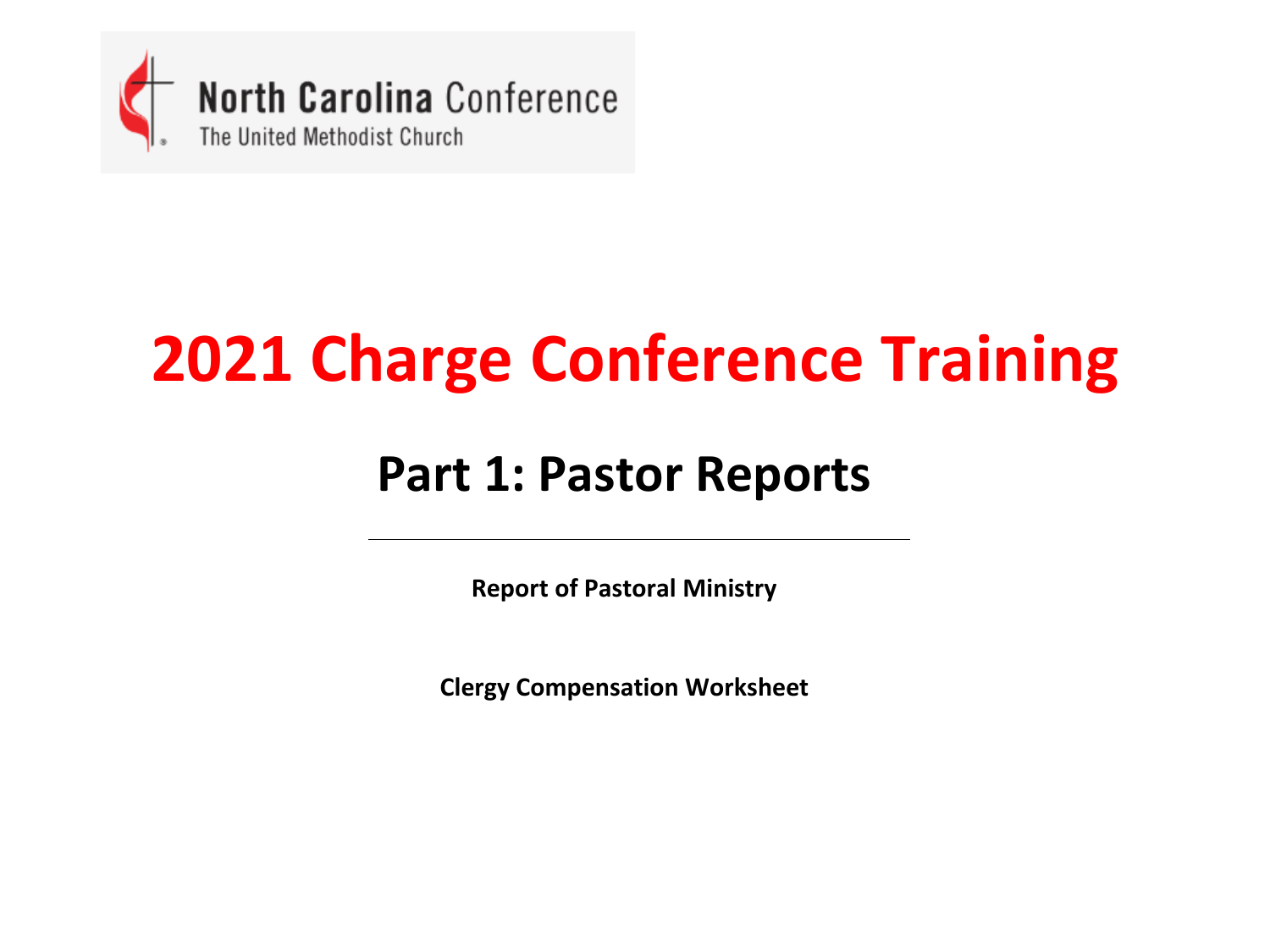## **Where to find your Charge Conference reports?**

- Go to the Conference website: nccumc.org
- Scroll down to the "Helpful Resources" section and click on "Online Data Collection":

### **HELPFUL RESOURCES**







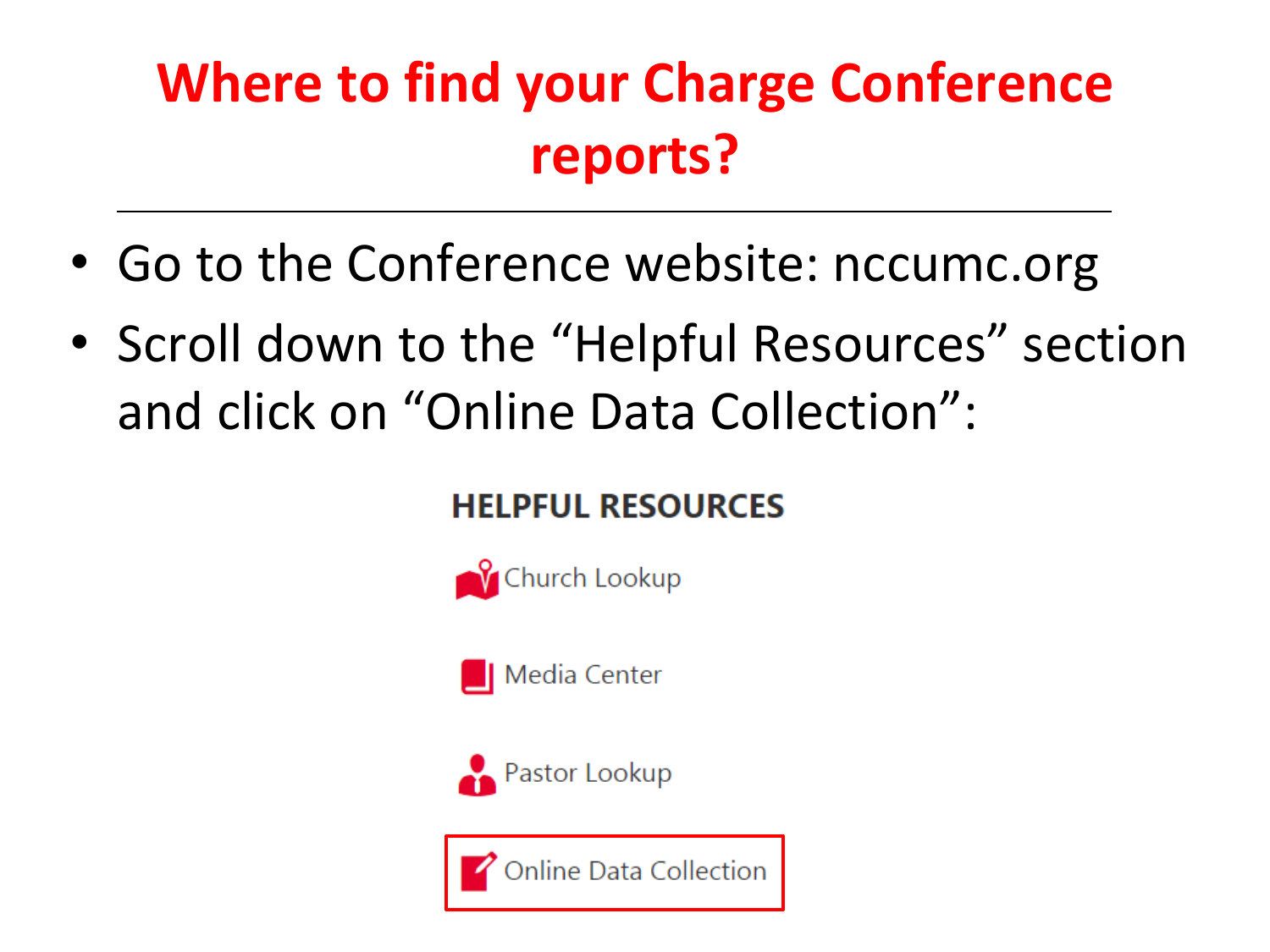## **You will need to enter your pastor username and password to gain access to our Online Data Collection System (OLDCS)**



**If you have forgotten the username or password for your pastor or church account, click the "Forgot your Username/Password" link.**

**The password or username reset link will be sent to your Conference email.**

**The password reset link is only valid for one hour.**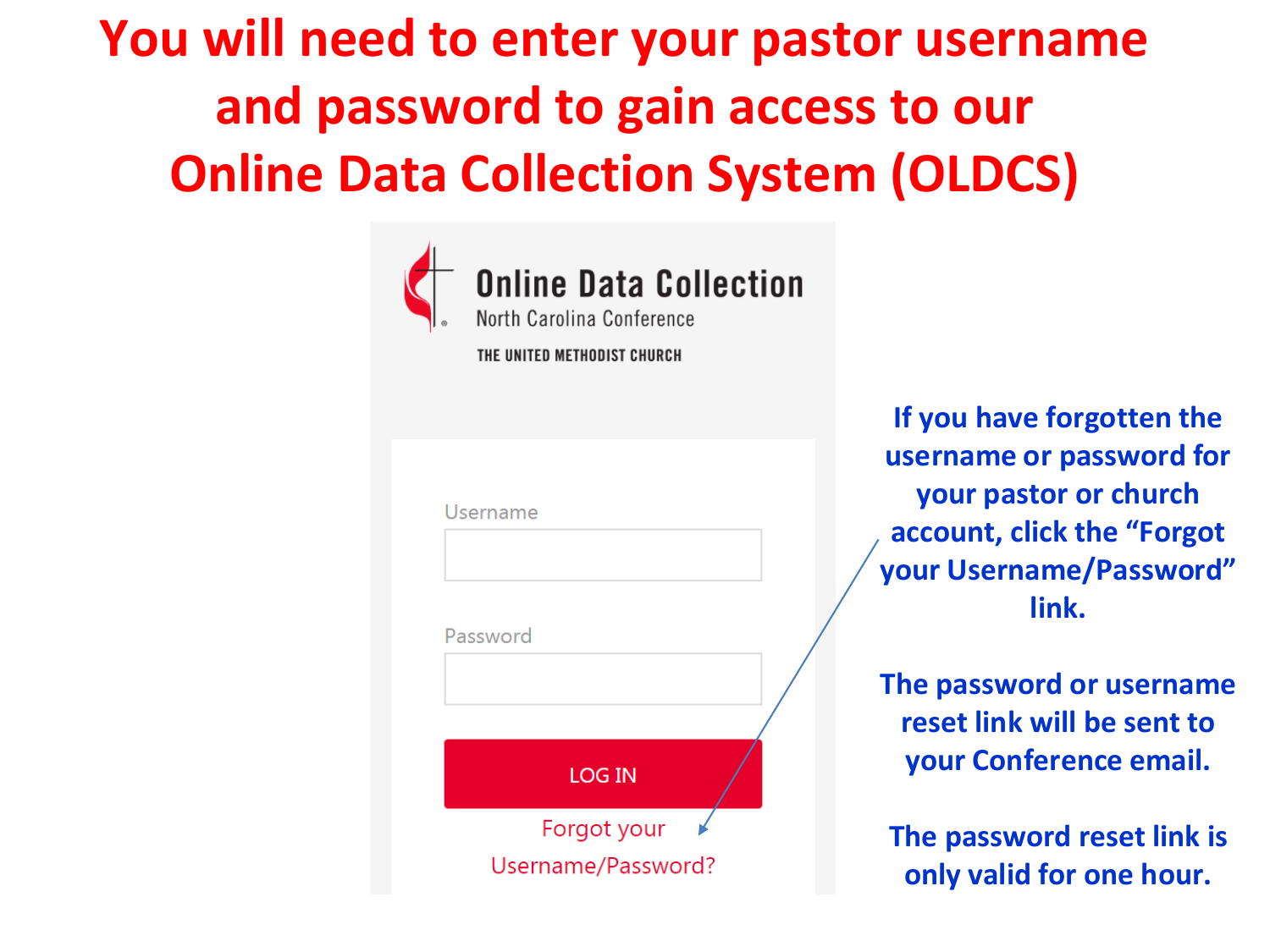### **Once you successfully enter your username & password, this main page will open for you in OLDCS**



#### Main Menu

Clergy related Charge Conference Reports, Compensation information, Conference Journal records, and biographical information may be found by clicking the Personnel button below.

**OPEN PERSONNEL RECORD** 

For this training session, we will explore the reports in your PERSONNEL tab.

Annual Audits, Church related Charge Conference Reports, Statistical Tables, and Online Payments for your church(es) may be found by clicking the church button(s) below.

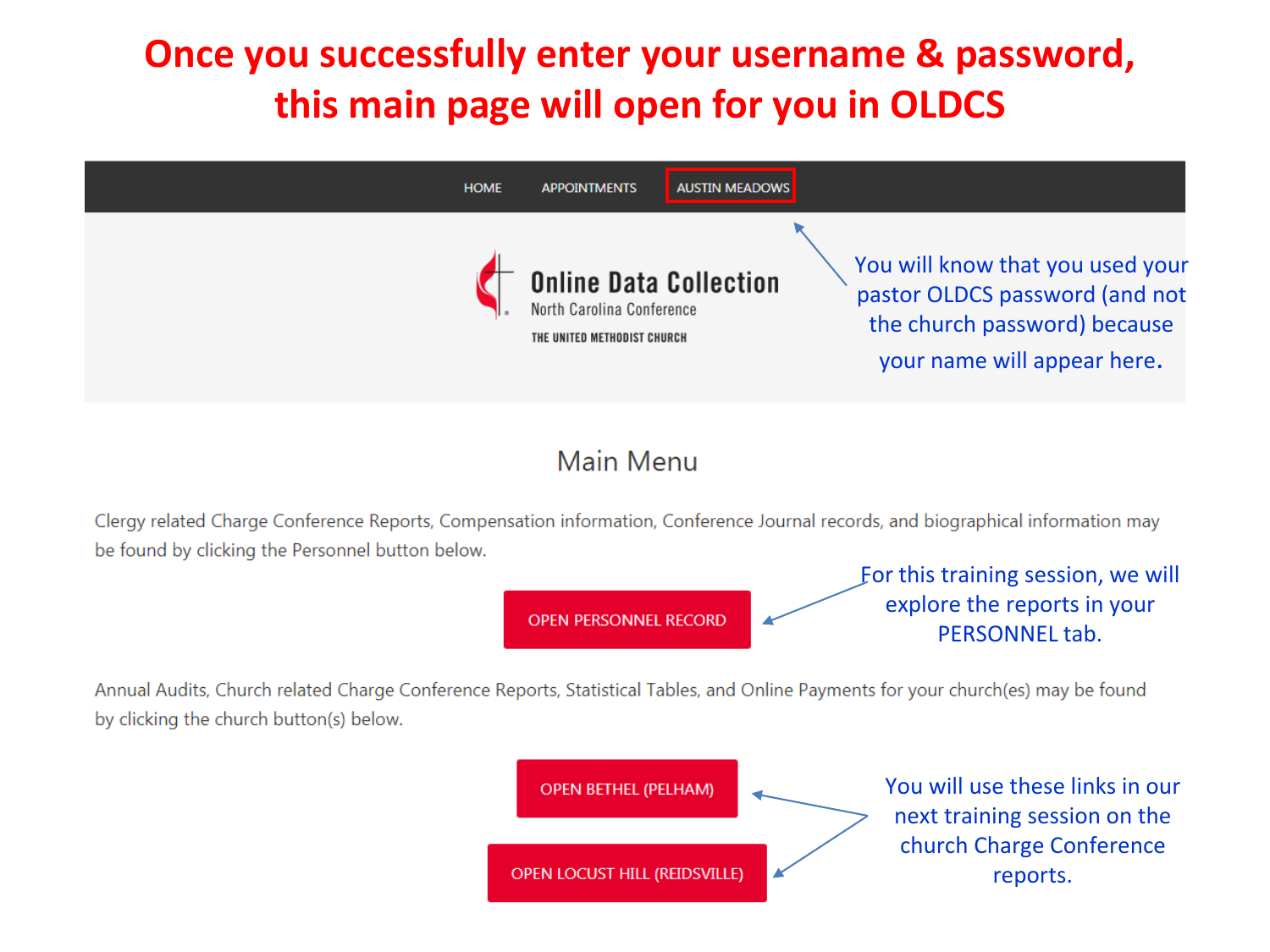

Main Menu

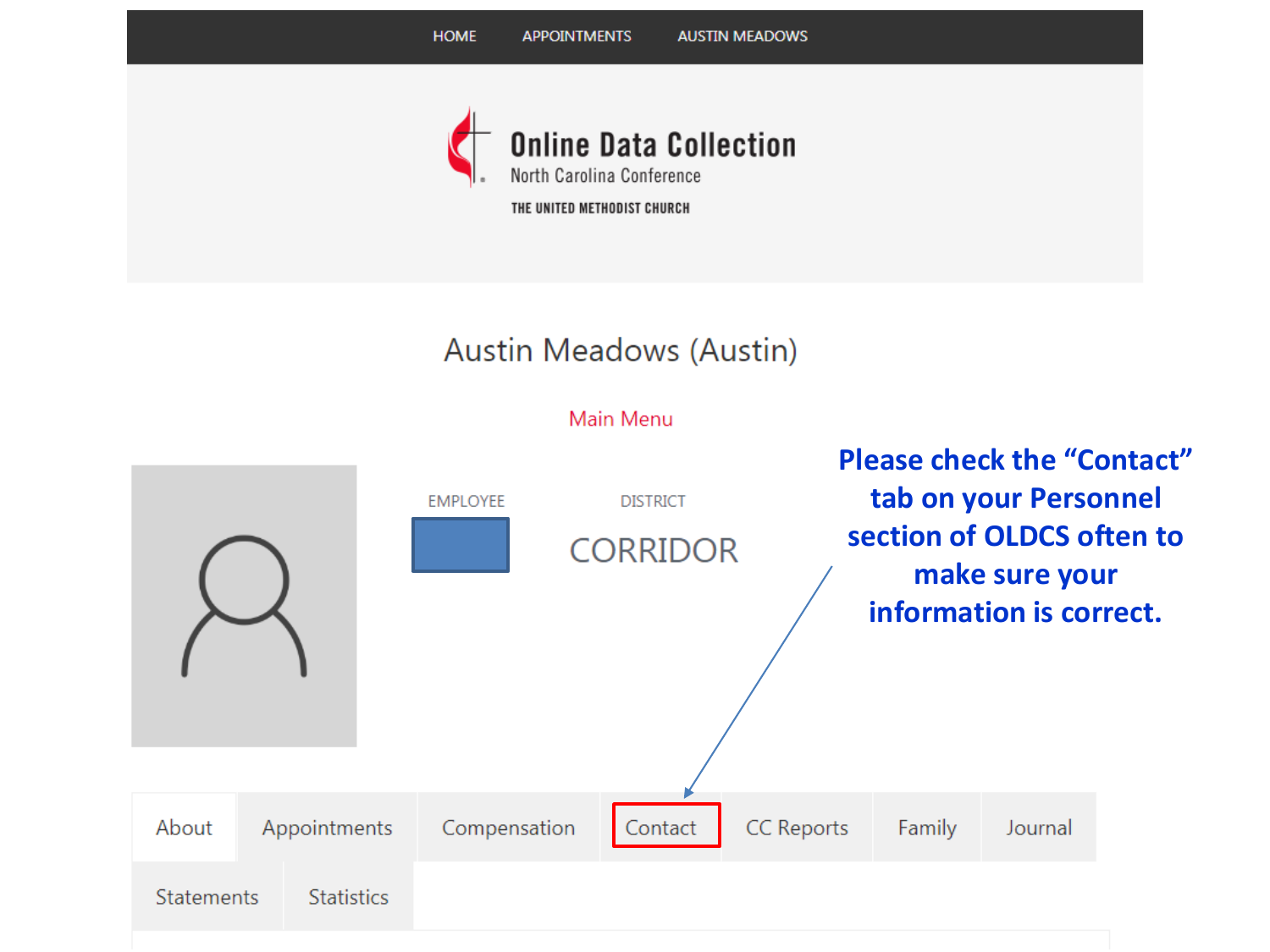|                   |                                             |                                                                                                                                |                    | Main Menu                          |        |         |                        |                                                                                                            |
|-------------------|---------------------------------------------|--------------------------------------------------------------------------------------------------------------------------------|--------------------|------------------------------------|--------|---------|------------------------|------------------------------------------------------------------------------------------------------------|
|                   |                                             | <b>EMPLOYEE</b>                                                                                                                |                    | <b>DISTRICT</b><br><b>CORRIDOR</b> |        |         |                        |                                                                                                            |
| About             | Appointments                                | Compensation                                                                                                                   | Contact            | CC Reports                         | Family | Journal | Statements             |                                                                                                            |
| <b>Statistics</b> |                                             |                                                                                                                                |                    |                                    |        |         |                        |                                                                                                            |
| Contact<br>Phone: | Mailing address (add/edit):                 |                                                                                                                                |                    |                                    |        |         | and update, if needed. | <b>Check to make sure your mailing</b><br>address, cell phone number and<br>home phone numbers are correct |
|                   | your physical home address below.           | a Check this box if your preferred mailing address is the same as your physical home address. If it is different, please enter |                    |                                    |        |         |                        |                                                                                                            |
|                   |                                             | Physical home address: Same as mailing address.                                                                                |                    |                                    |        |         |                        |                                                                                                            |
| Email address     |                                             |                                                                                                                                |                    |                                    |        |         |                        |                                                                                                            |
|                   | Enter new email                             |                                                                                                                                | Re-enter new email |                                    |        |         |                        |                                                                                                            |
|                   | Alternate email address:<br>Enter new email | Enter an alternate email address if one is available.                                                                          | Re-enter new email |                                    |        |         |                        |                                                                                                            |
|                   | -Mobile number                              |                                                                                                                                |                    |                                    |        |         |                        |                                                                                                            |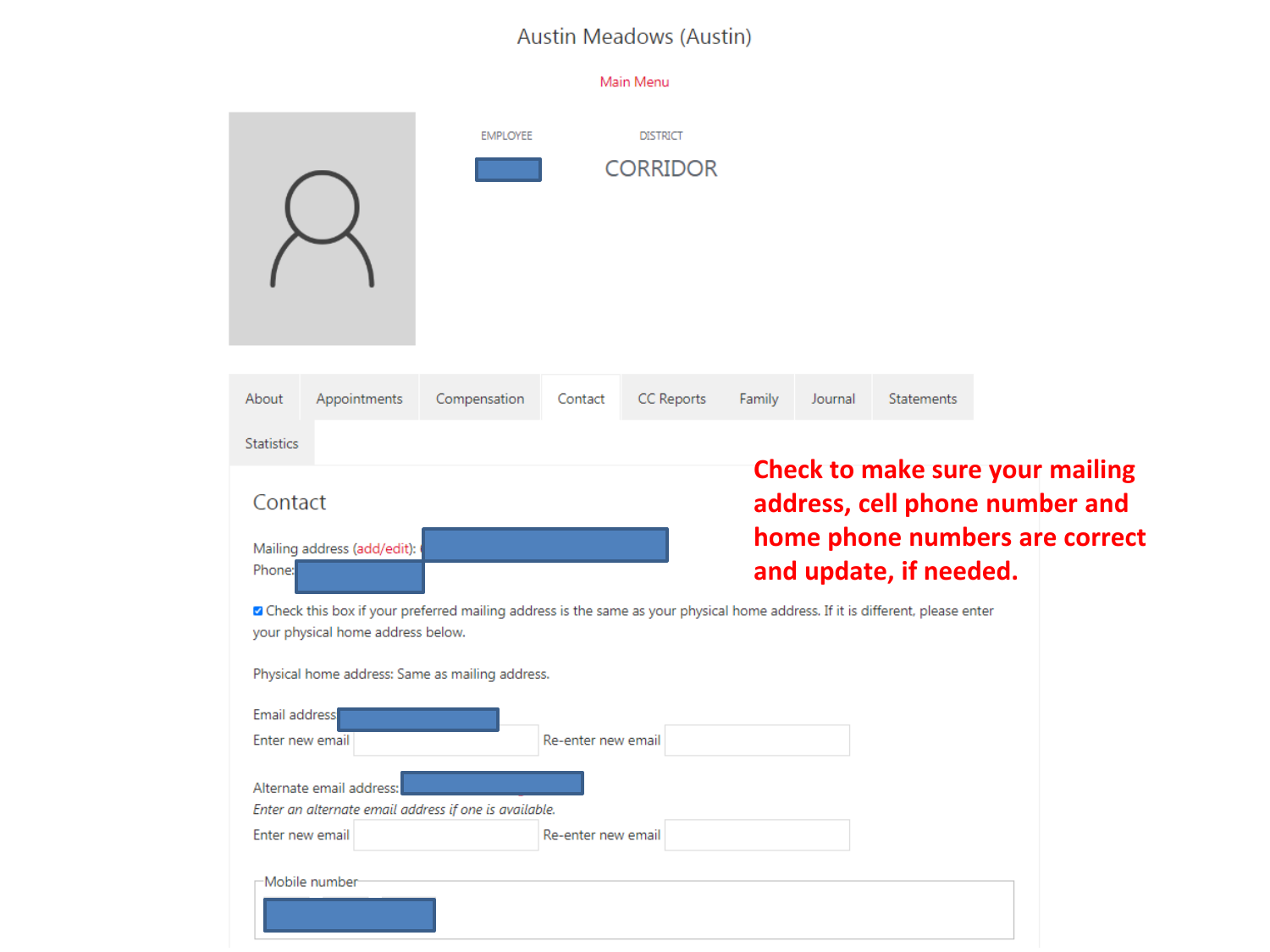

Main Menu

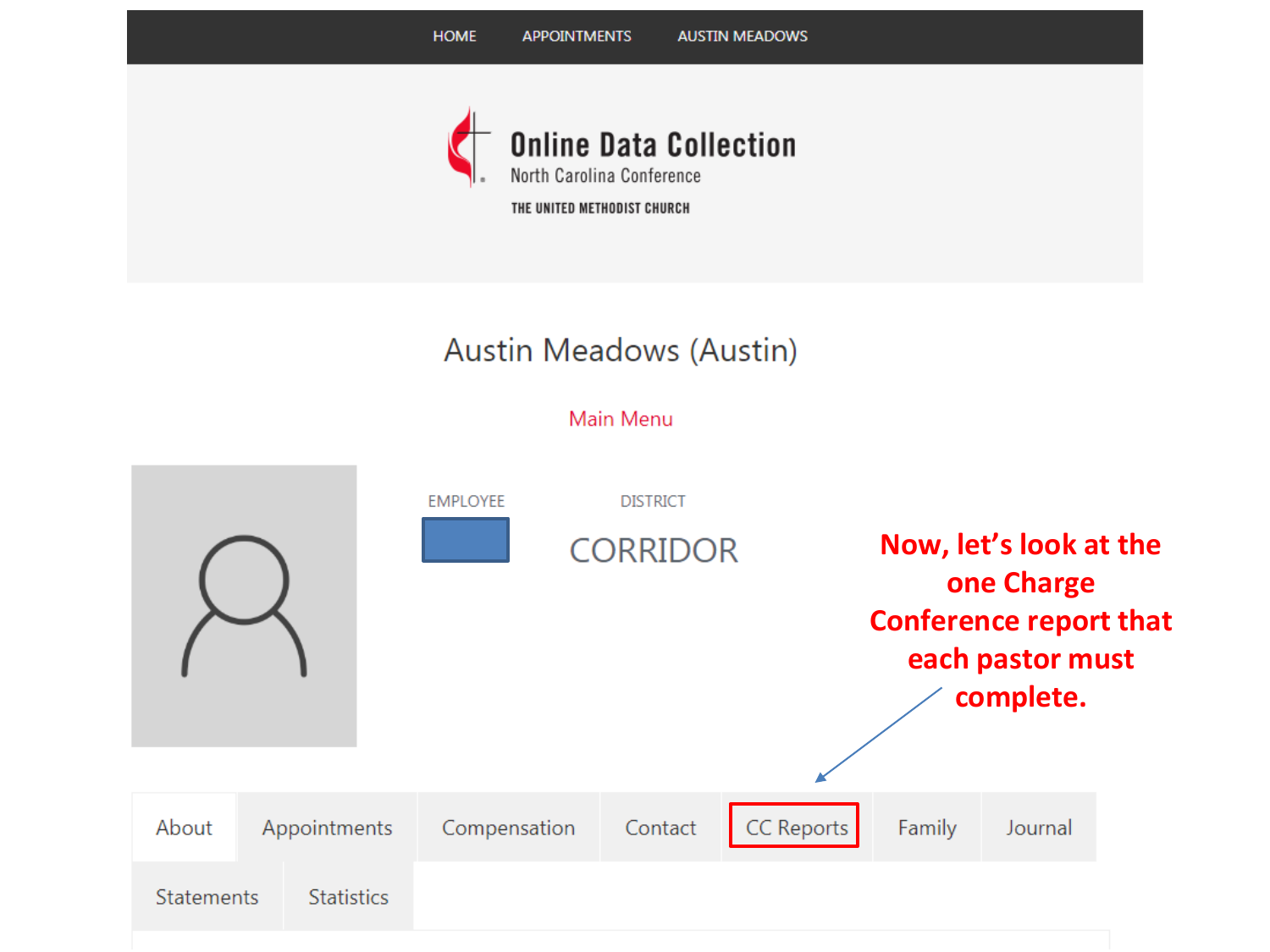|                                                                              |                                                   |                 |         | Main Menu                                  |        |                                                                                                                                                |            |  |  |  |
|------------------------------------------------------------------------------|---------------------------------------------------|-----------------|---------|--------------------------------------------|--------|------------------------------------------------------------------------------------------------------------------------------------------------|------------|--|--|--|
|                                                                              |                                                   | <b>EMPLOYEE</b> |         | <b>DISTRICT</b><br><b>CORRIDOR</b>         |        |                                                                                                                                                |            |  |  |  |
| About                                                                        | Appointments                                      | Compensation    | Contact | <b>CC Reports</b>                          | Family | Journal                                                                                                                                        | Statements |  |  |  |
| <b>Statistics</b>                                                            |                                                   |                 |         |                                            |        |                                                                                                                                                |            |  |  |  |
| <b>Charge Conference Reports</b><br><b>Report of Pastoral Ministry</b>       |                                                   |                 |         |                                            |        | Your previous year's "Report of Pastoral<br>Ministry" submissions are available for<br>your review as you begin to work on the<br>2021 report. |            |  |  |  |
| • 2016 Report of Pastoral Ministry -<br>• 2017 Report of Pastoral Ministry - |                                                   |                 |         |                                            |        |                                                                                                                                                |            |  |  |  |
| • 2018 Report of Pastoral Ministry -<br>• 2019 Report of Pastoral Ministry - |                                                   |                 |         |                                            |        |                                                                                                                                                |            |  |  |  |
|                                                                              | • 2020 Report of Pastoral Ministry - <sup>2</sup> |                 |         |                                            |        |                                                                                                                                                |            |  |  |  |
|                                                                              |                                                   |                 |         | O Complete   <b>O</b> Incomplete   ■ Print |        |                                                                                                                                                |            |  |  |  |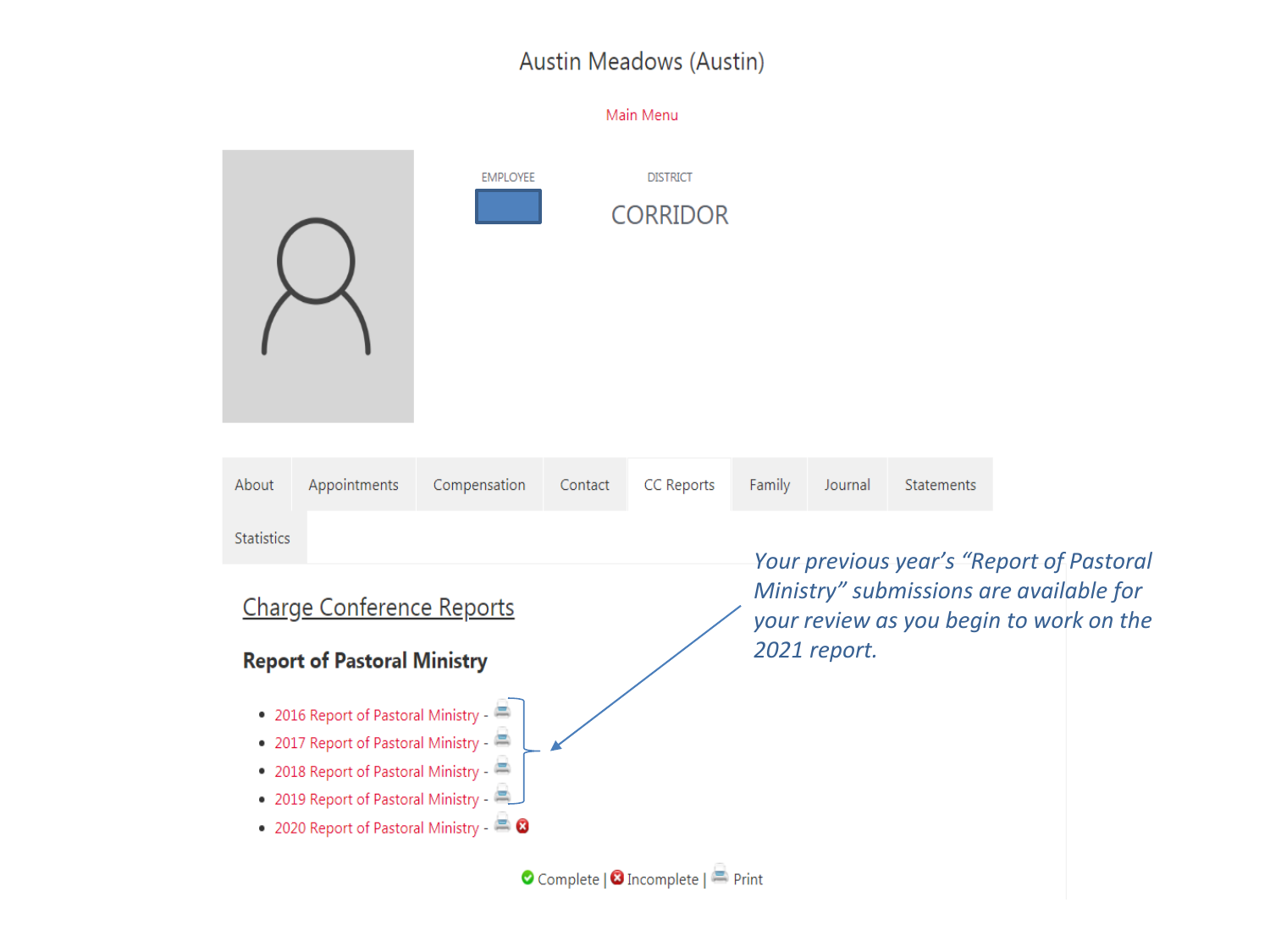**This report has 3 steps. Make sure you complete all parts.**

**Save your work as you go OR copy and paste your answers from a WORD doc.**

**For pastors who serve a Charge or dual appointment, you will need to combine the information for each church into one Report of Pastoral Ministry.**

**Deacons are only required to answer questions 5 – 8.**



#### Report of Pastoral Ministry - Step One

Selected pastor: Austin Meadows

2020 Charge Conference

View Printable Page Clergy Detail Record Main Menu Step One | Step Two | Step Three

 $* = required field$ 

To be completed by all clergy appointed in local church settings. Deacons are only required to answer questions 5-8. Each pastor has one report. If you serve a charge or dual appointment, you must combine the info for all your churches into one report.

Year Appointed to Current Charge 2019

The Report of Pastoral Ministry is designed to capture a snapshot of your ministry over the past year, allow you the opportunity to self-assess your gifts and strengths, and enable the Cabinet to see what goals you have set for the coming year.

For pastors who serve a charge or dual appointments, you will need to combine the information for each church into one Report of Pastoral Ministry.

1. List those received into baptized membership since the last report.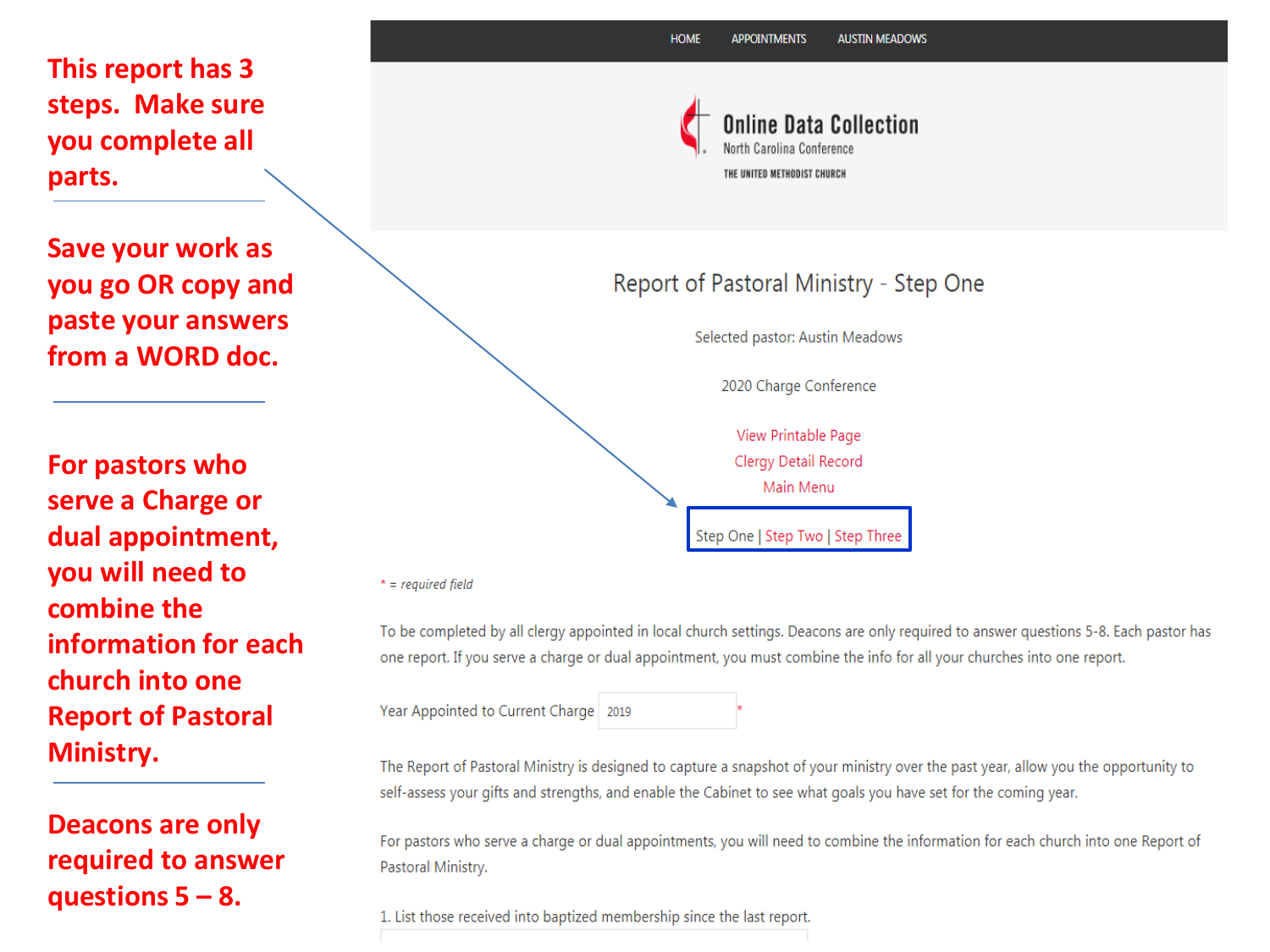

**Click the "Clergy Detail Record" to take you back to the main page of your Personnel OLDCS page.**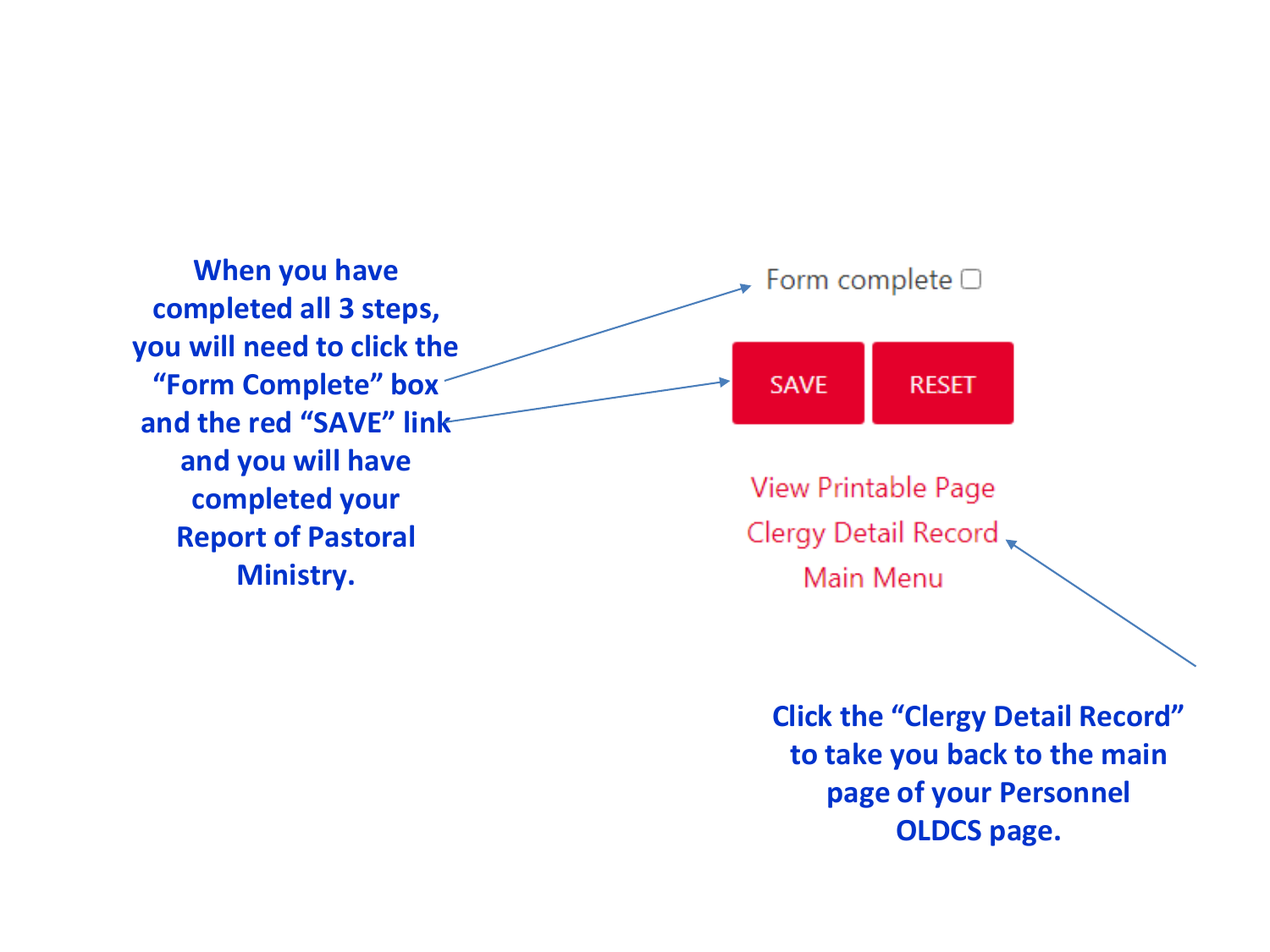## **Now, let's look at your Clergy Compensation Worksheet**

| <b>HOME</b> | <b>APPOINTMENTS</b>                                                                       | <b>AUSTIN MEADOWS</b> |  |
|-------------|-------------------------------------------------------------------------------------------|-----------------------|--|
|             | <b>Online Data Collection</b><br>North Carolina Conference<br>THE UNITED METHODIST CHURCH |                       |  |

#### **Austin Meadows (Austin)**

#### Main Menu

**EMPLOYEE DISTRICT CORRIDOR** About Appointments Compensation **CC Reports** Contact Family Journal Statements **Statistics**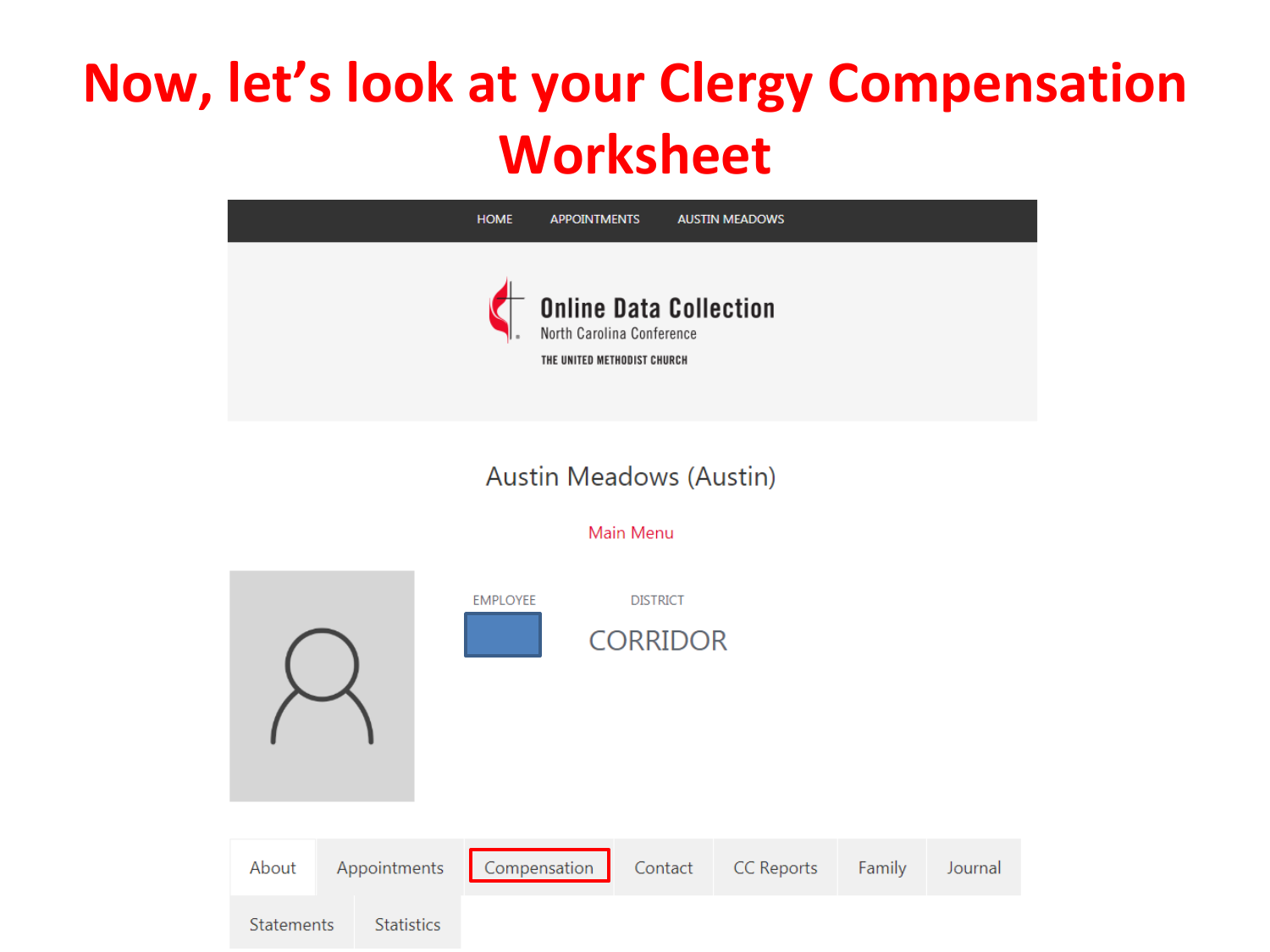**The resources shown below are found at the bottom of the Pastor Compensation page in OLDCS. They have been updated in OLDCS for the 2022 year.**

**Reviewing these resources before you begin and complete your Clergy Compensation Worksheet will prove beneficial to you.**

- [Clergy Compensation Calculator](https://nccumc.org/treasurer/pension/clergy-compensation-calculator/)
- [2021 Compensation and Personnel Policies for Pastors](https://nccumc.org/treasurer/files/Compensation-and-Personnel-Policies-for-Pastors-2021.pdf)
- [Instructions for Completing the 2021 Clergy Compensation Worksheet](https://nccumc.org/treasurer/files/2021ClergyCompWSInstructions.pdf)
- [Housing Allowance Exclusion Resolution](https://nccumc.org/files/housing_allowance_exclusion_resolution_2021.pdf)
- [Housing Allowance Q&A](https://nccumc.org/files/Housing-Allowance-Q-A.pdf)
- [Worksheet for Determining Housing Allowance Exclusion](https://nccumc.org/files/housing_allowance_exclusion_worksheet_2021.pdf)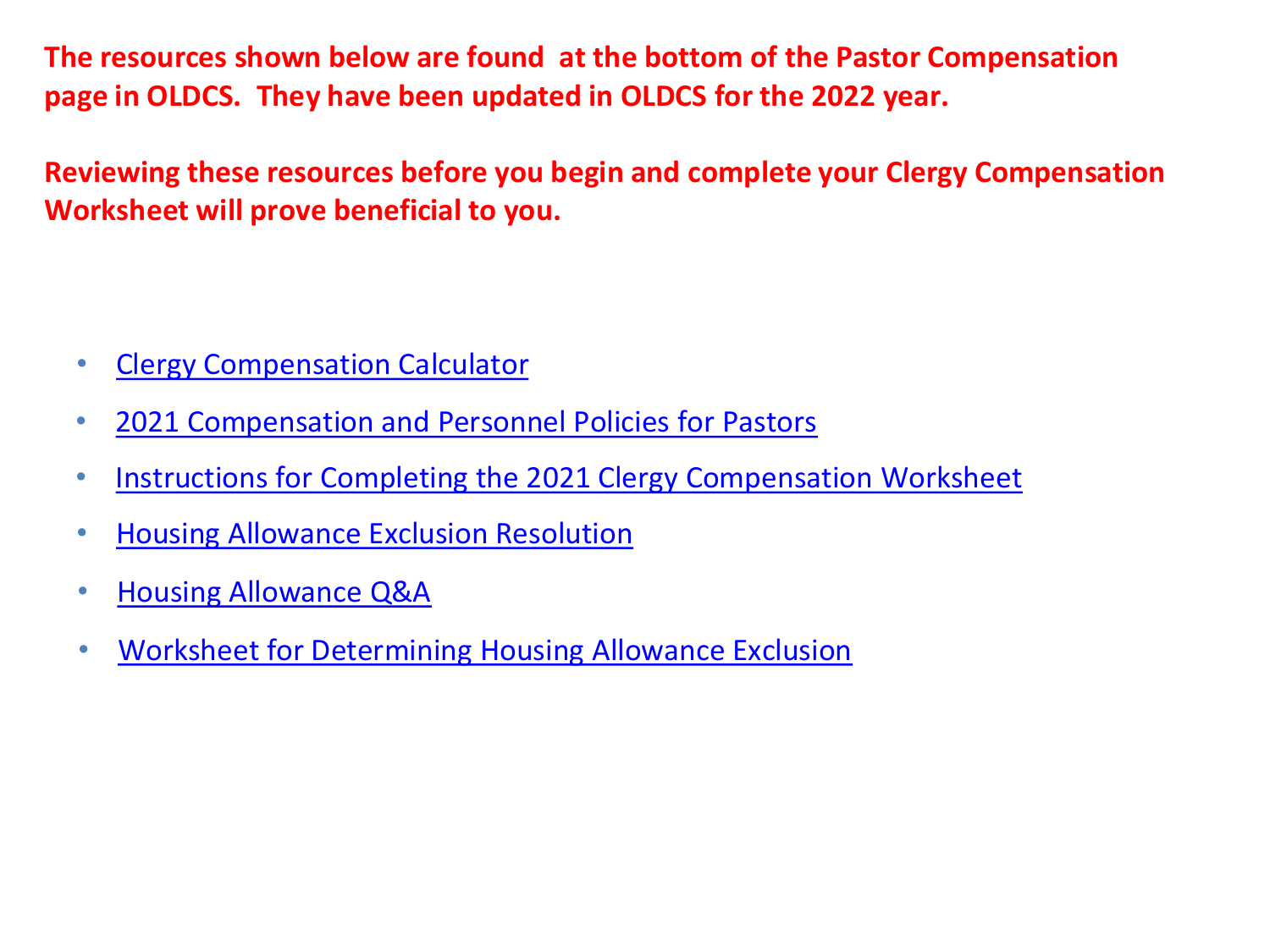**When you first click on this tab, in step one, you will see the current compensation for all the churches or appointments you serve now.**

**You will need to click the red "Add New Compensation Record" to enter the compensation for 2022.**

#### **The effective date should be 1/1/2022 & the end date should be 12/31/20212..**

**Once you enter all your compensation (by church, if you serve a Charge or Dual Appointment), you will need to click the red "Save" button at the bottom of the page.**

|                   |                                                      |                                   |         | Main Menu                          |        |         |            |  |
|-------------------|------------------------------------------------------|-----------------------------------|---------|------------------------------------|--------|---------|------------|--|
|                   |                                                      | <b>EMPLOYEE</b>                   |         | <b>DISTRICT</b><br><b>CORRIDOR</b> |        |         |            |  |
| About             | Appointments                                         | Compensation                      | Contact | CC Reports                         | Family | Journal | Statements |  |
| <b>Statistics</b> |                                                      |                                   |         |                                    |        |         |            |  |
|                   | Compensation<br><b>Pastor Compensation by Church</b> | Step One: Verify Your Cash Income |         |                                    |        |         |            |  |

Enter your compensation data for the upcoming year as paid by each church under appointment. If you are paid by multiple churches, you should create a record for each church. Move on to the pastor reports below once you have completed the compensation grid. Click the Add New Compensation Record button to create a new record. Edit/Delete records by clicking the Edit link. Historical compensation records are locked and can be edited by the District/Treasurer's Offices.

ADD NEW COMPENSATION RECORD

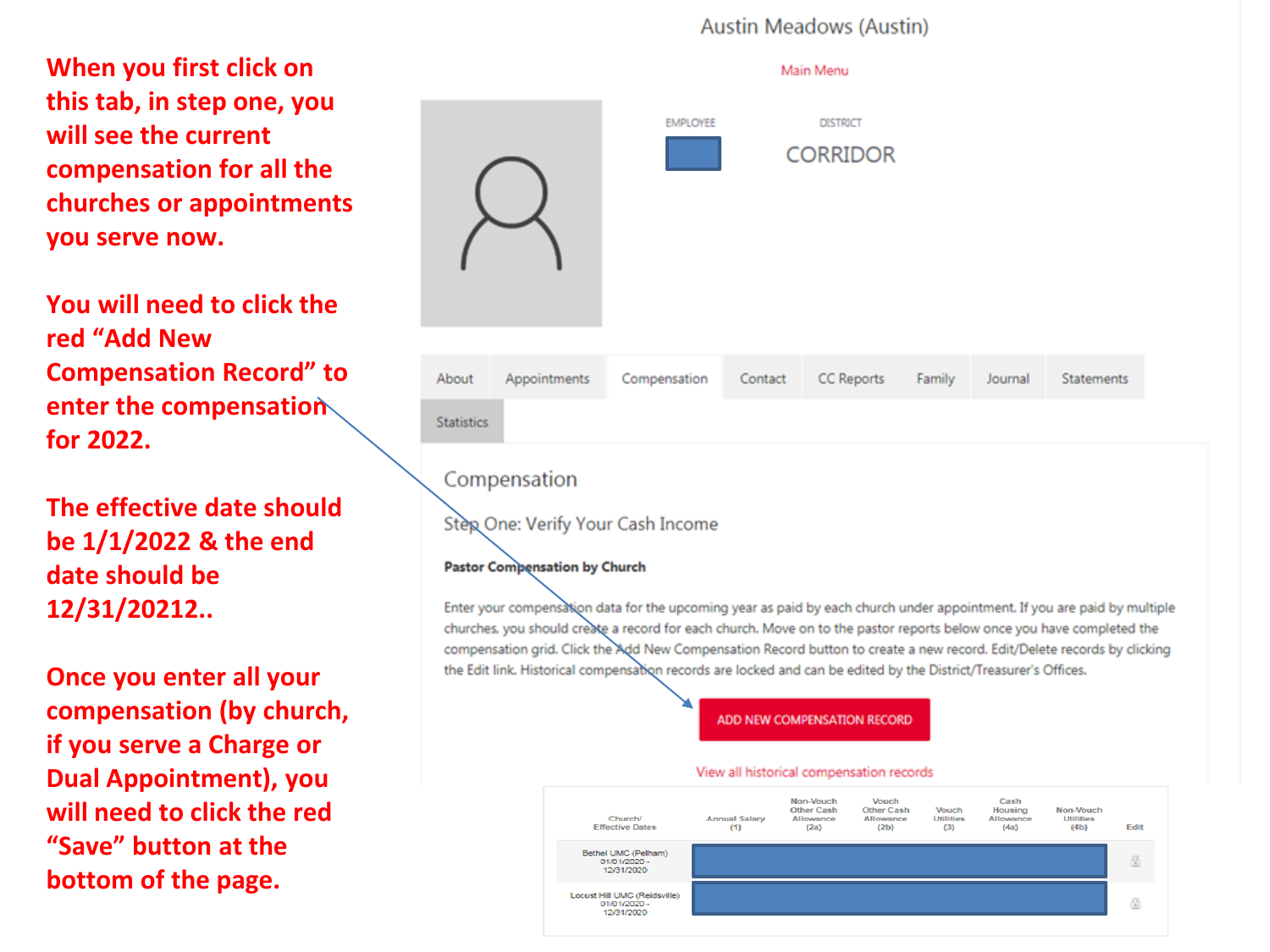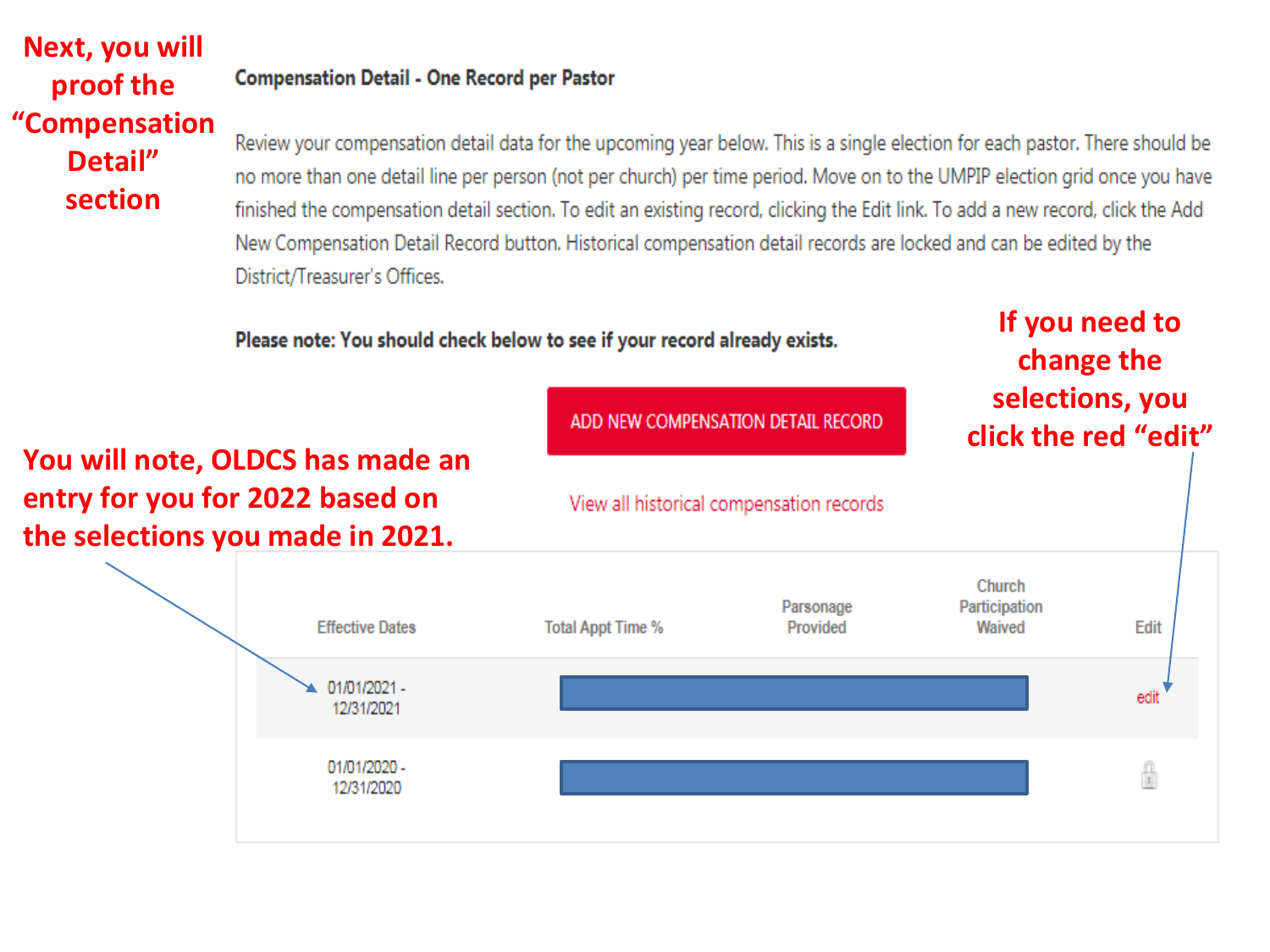#### Step Two: Complete Your PIP Selections

#### **UMPIP Election - One Record per Pastor**

#### Enter your UMPIP election for the upcoming year below. This is a single election for each pastor. There should be no more than one detail line per person (not per church) per time period. Click the Add New UMPIP Detail Record button to create a new record. Edit/Delete records by clicking the Edit link. Historical compensation detail records are locked and can be edited by the District/Treasurer's Offices.

**You will note, OLDCS has made an entry for you for 2022 based on the selections you made in 2021.**

#### ADD NEW UMPIP DETAIL RECORD

View all historical compensation records

#### **If you need to change the selections, you click the red "edit"**



#### **You will now complete your pension selections**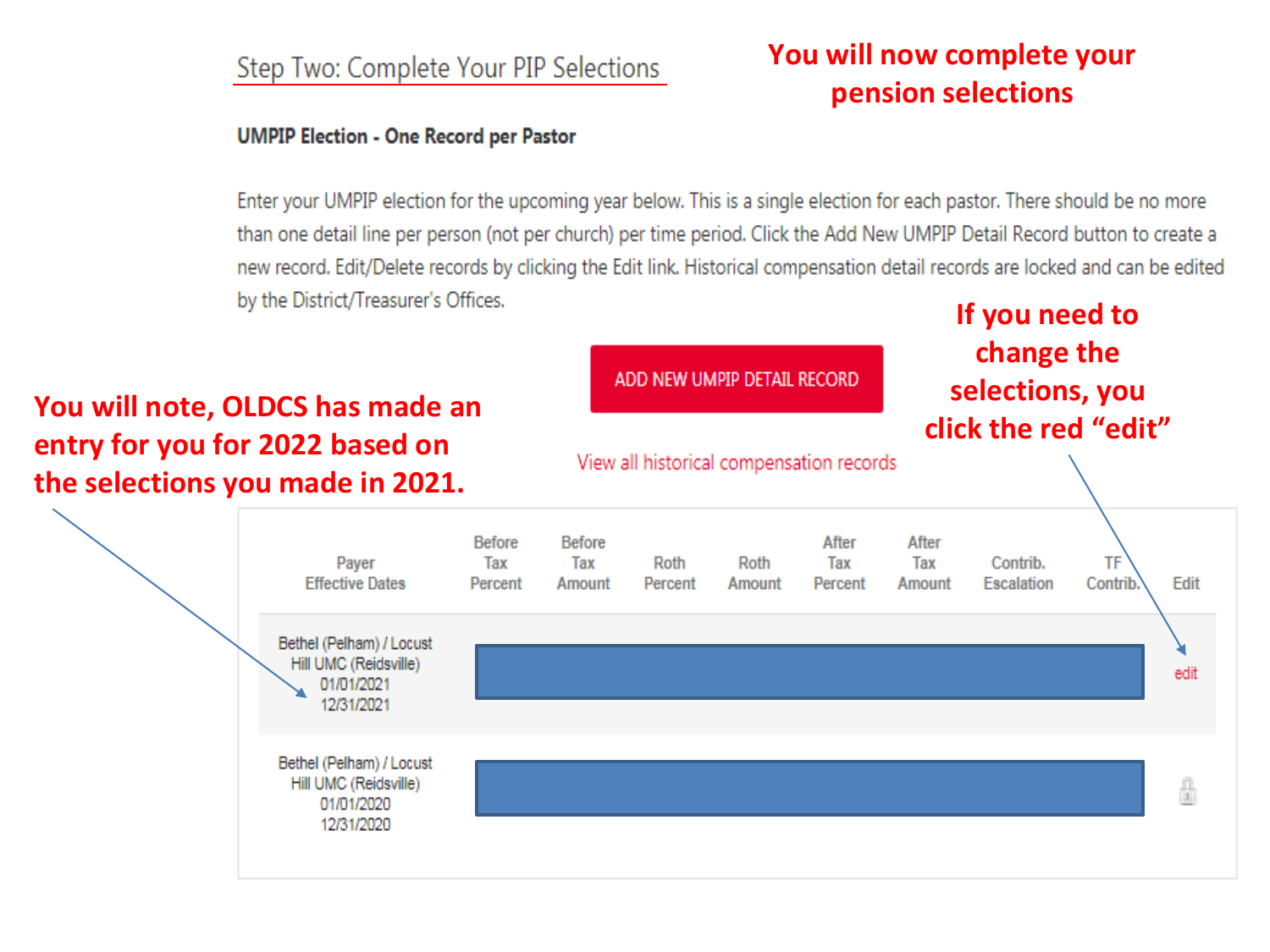**This last step is where you can print off a copy**  You may review/print your compensation reports below. Enter an effective date for which you wish to review this information. **of your UMPIP selections & you can print a copy of your 2022 Clergy Compensation Worksheet to share with your church treasurer.** 

Contribution to Personal Investment Plan (UMPIP) 01/01/2021 **UMPIP REPORT** Clergy Compensation Worksheet 01/01/2021 **CLERGY COMP WORKSHEET Additional Resources** • Clergy Compensation Calculator . 2021 Compensation and Personnel Policies for Pastors • Instructions for Completing the 2021 Clergy Compensation Worksheet • Housing Allowance Exclusion Resolution • Housing Allowance Q&A • Worksheet for Determining Housing Allowance Exclusion

**El Locked Le Lunlocked** 

Main Menu

**Please note, the default dates for the UMPIP report as well as the Clergy Compensation Worksheet above are set to 1/1/2021. You can change the date to see previous year's reports, in you wish.**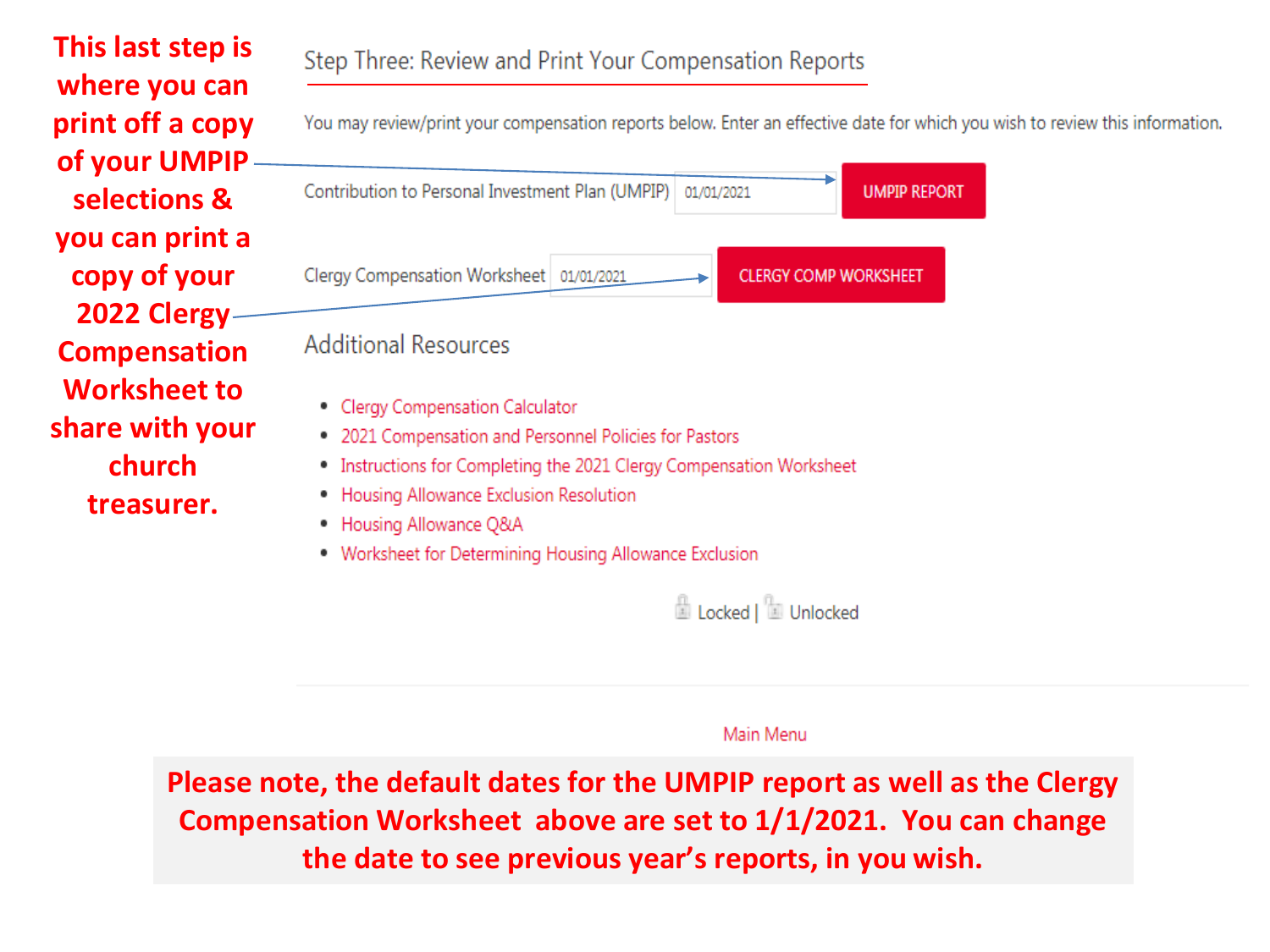**Q: Who should I call if I need help with my Clergy Compensation Worksheet?** 

# **A: The Conference Benefits Office 1-800-849-4433**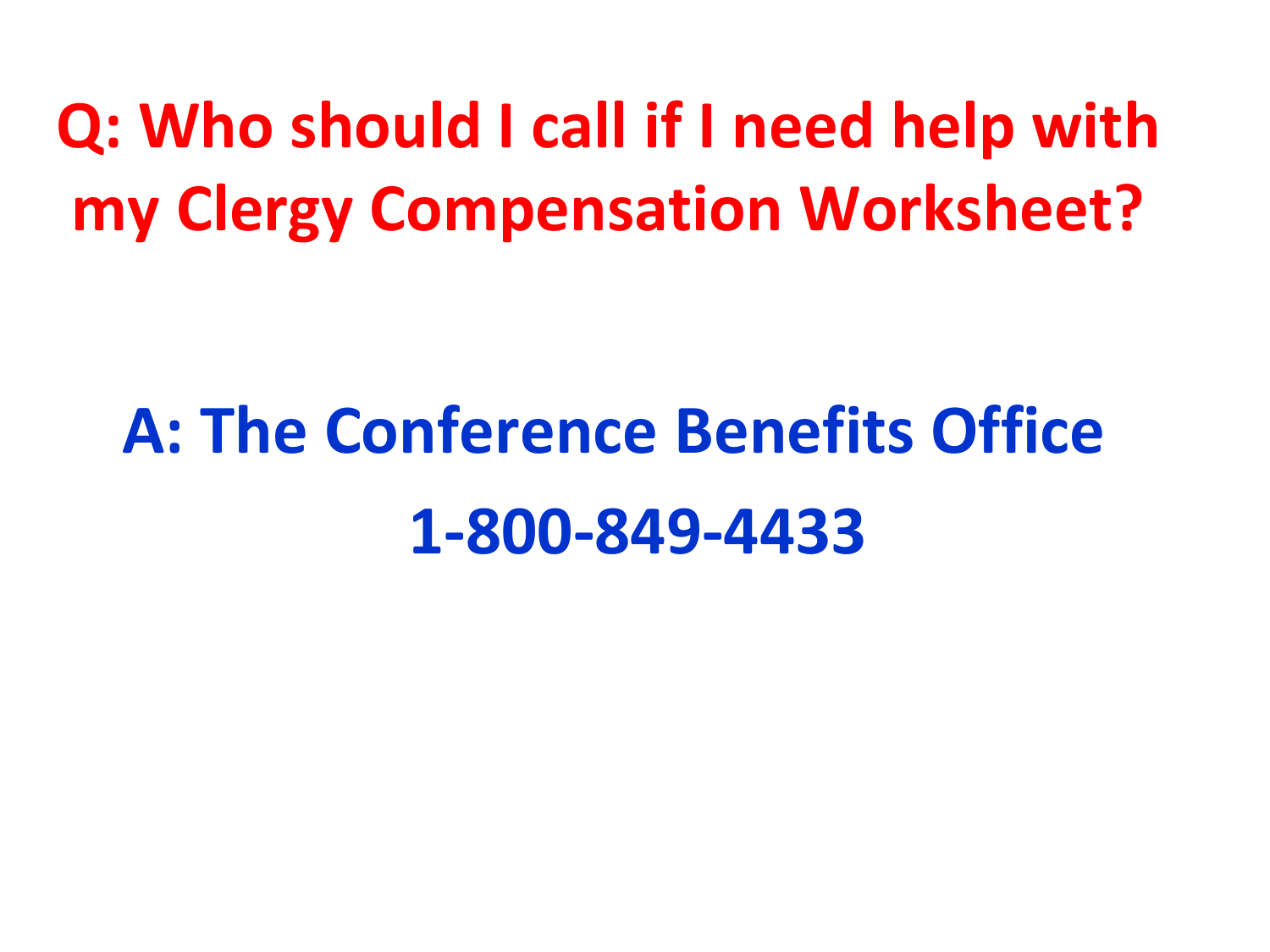**Q: Who should I contact if I need help with my Report of Pastoral Ministry?** 

> **A: Call the District Office 919-779-9435 or 888-661-4941 (toll free)**

**A: Email the District Office districts@nccumc.org**